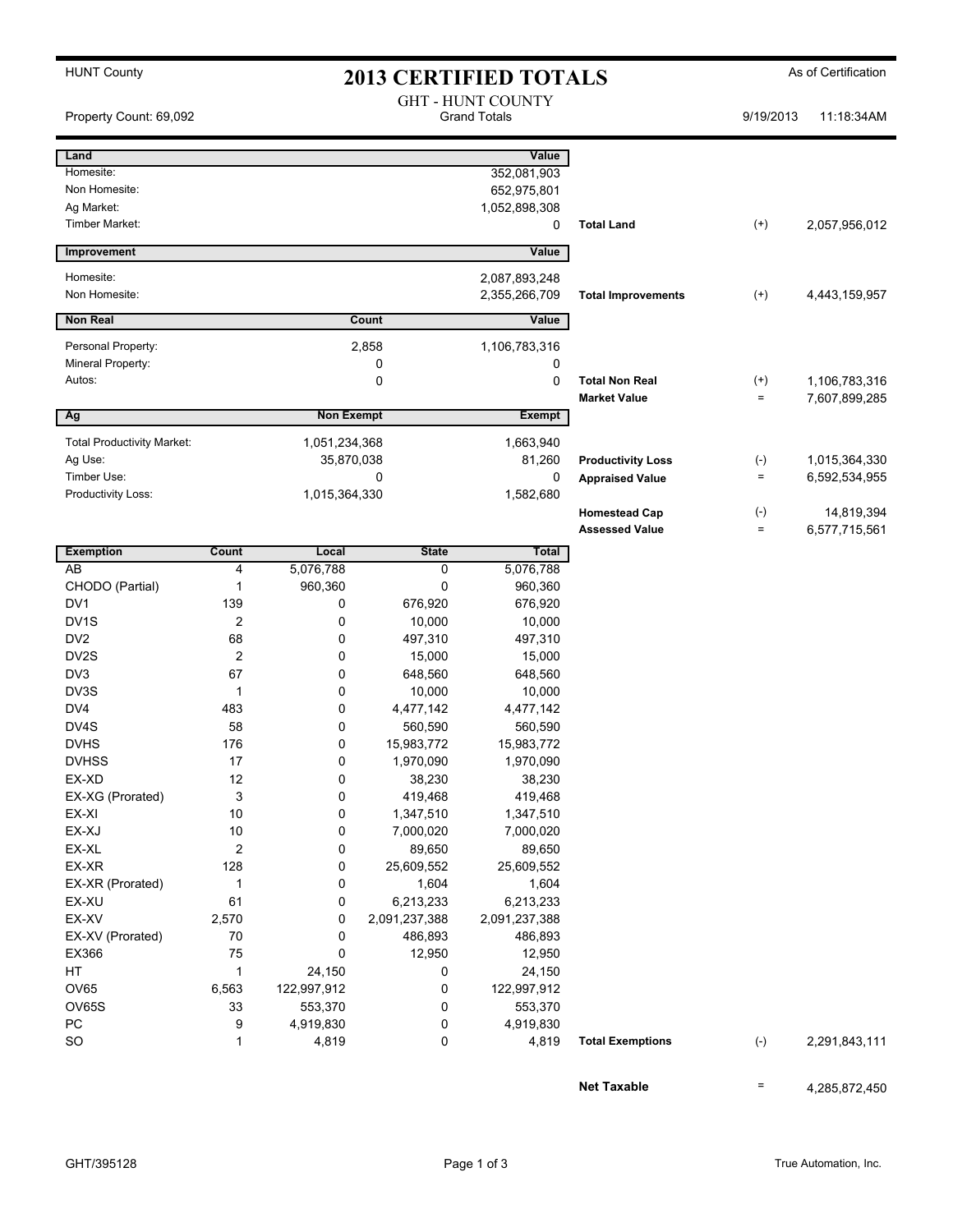## HUNT County **As of Certification 2013 CERTIFIED TOTALS** As of Certification

## GHT - HUNT COUNTY Property Count: 69,092 **Stand Totals** Grand Totals 9/19/2013 11:18:34AM

APPROXIMATE TOTAL LEVY = NET TAXABLE \* (TAX RATE / 100) 22,609,434.37 = 4,285,872,450 \* (0.527534 / 100)

| <b>Tif Zone Code</b>         | <b>Tax Increment Loss</b> |
|------------------------------|---------------------------|
| TIR71                        | 12.391.433                |
| Tax Increment Finance Value: | 12.391.433                |
| Tax Increment Finance Levy:  | 65.369.02                 |